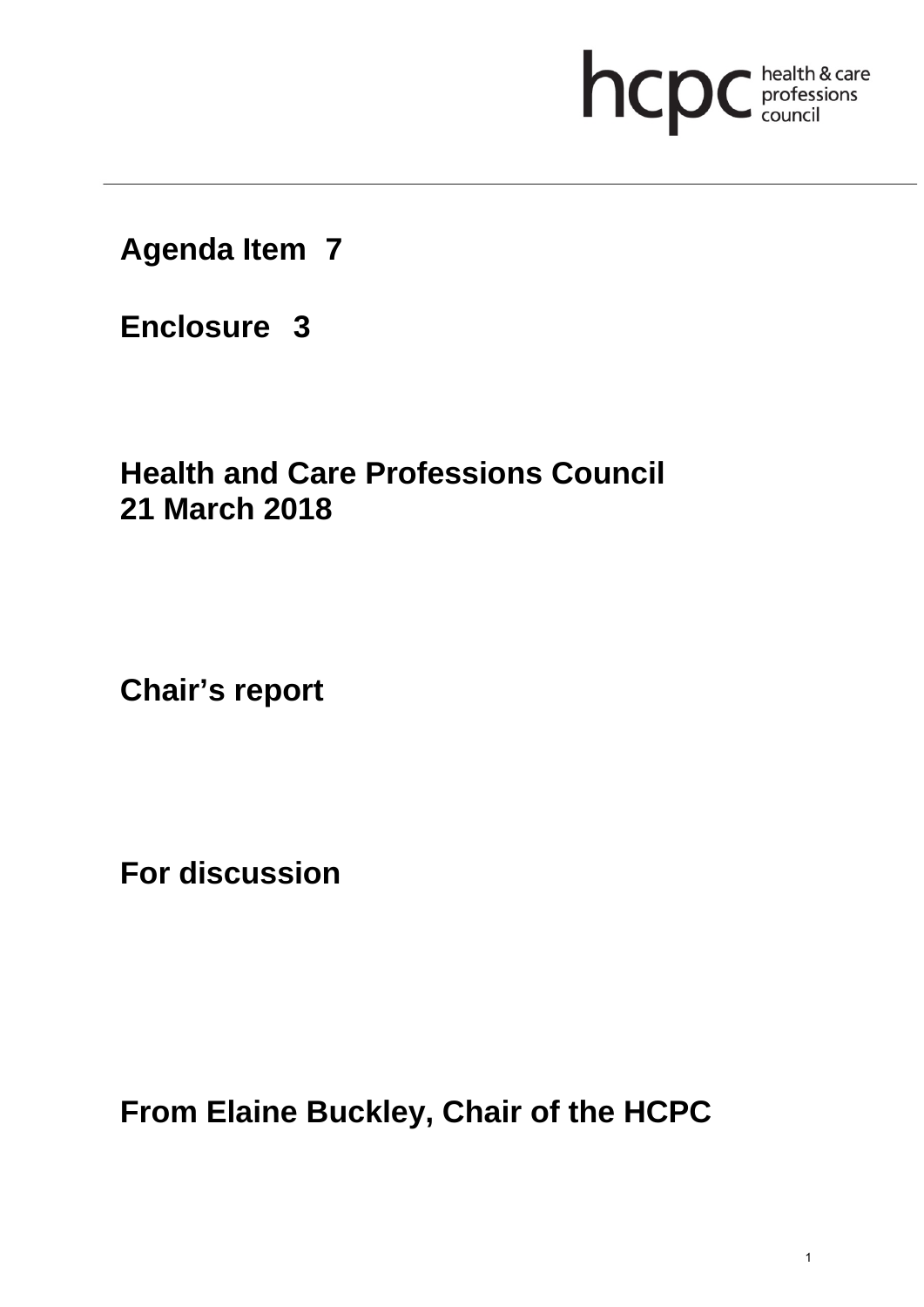## hcp professions<br>council

#### **Council, 21 March 2018**

#### **Chair's report to Council**

This paper provides Council with a summary of the activities that the Chair has undertaken since the last Council meeting. Meetings attended since the last report was considered by Council are all listed within the appendix.

#### **Meetings**

#### **Meetings with Professional Bodies**

As part of our regular professional body engagement cycle, the Chair, Chief Executive and Stakeholder Communications Manager, met with the Chair and the new Chief Executive of the Society of Chiropodist and Podiatrist. Topics of discussion included the recent consultation on the future of professional regulation, the Society's new strategy and opportunities for collaboration in the future.

#### **Meeting with the Welsh Secretary of State for Health and Social Care**

Later in February, the Chair, Chief Executive and Director of Communications met with the Welsh Secretary of State for Health and Social Care; Vaughan Gething AM. This was an informative and positive meeting. Discussion topics included the consultation on the future configuration of professional regulation, the regulation of Medical Associates and the broader contribution allied health professionals can make to service delivery. We also offered our support and assistance with the implementation of the recommendations from the recent parliamentary review of health and social care in Wales.

HCPC engagement activity will continue in Wales with a meet the HCPC event in Wrexham on 14<sup>th</sup> March and attendance at the Directors of Therapies meeting in April. A letter of congratulations was sent to the newly appointment Chief Therapist for Wales, Ruth Crowder.

#### **Attendance at events**

The Chair, Chief Executive and Director of Communications attended an event hosted by the Professional Standards Authority and the Welsh Government, exploring regulatory developments in the Welsh context. In addition to gaining further insight into current developments in the Welsh health and social care sector, this provided an opportunity to build and create new contacts in Wales, including Alex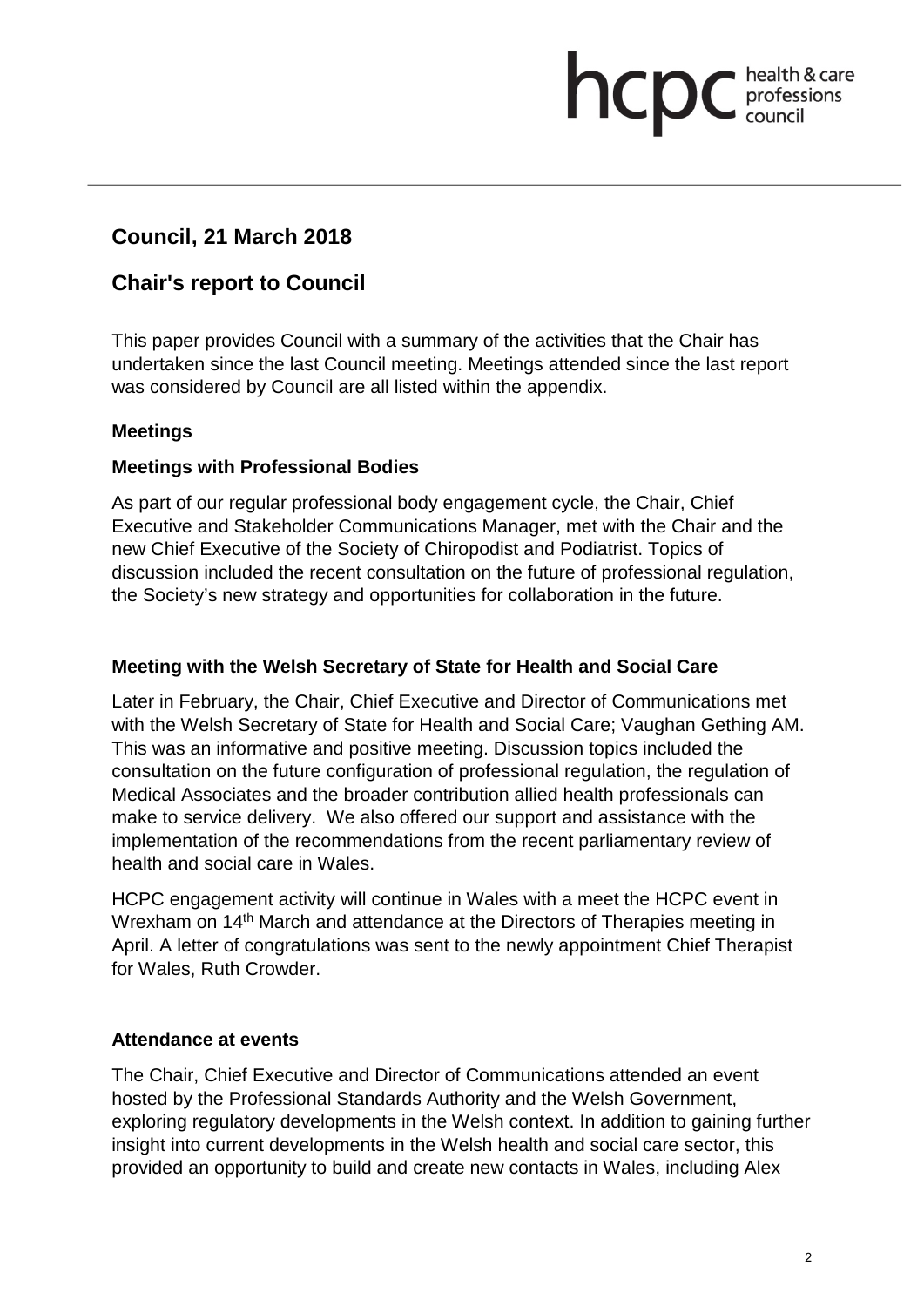Howells, the Chief Executive of the newly-created Health Education and Improvement Wales. These will be followed up in the coming weeks.

The Chair of Council, Chair of the Education and Training Committee, along with the Director of Education attended a Higher Education Funding Council seminar exploring the new regulatory landscape for higher education. The new assurance regime appears to be predicated on a risk based approach and will not include routine cyclical visits to established education providers. The education and training committee will need to consider if our current approach to quality assurance is fit for purpose in the new context.

#### **Annual performance reviews**

The Chair is currently arranging to meet Council members to undertake this year's appraisal meetings to discuss last year's contributions, reflections on council effectiveness and future development needs.

#### **Speaking events**

The Chair presented at the HCPC Employer event in March and facilitated workshop to consider how employers can help to prevent incidences of fitness to practice complaints by creating a supportive and open working environment.